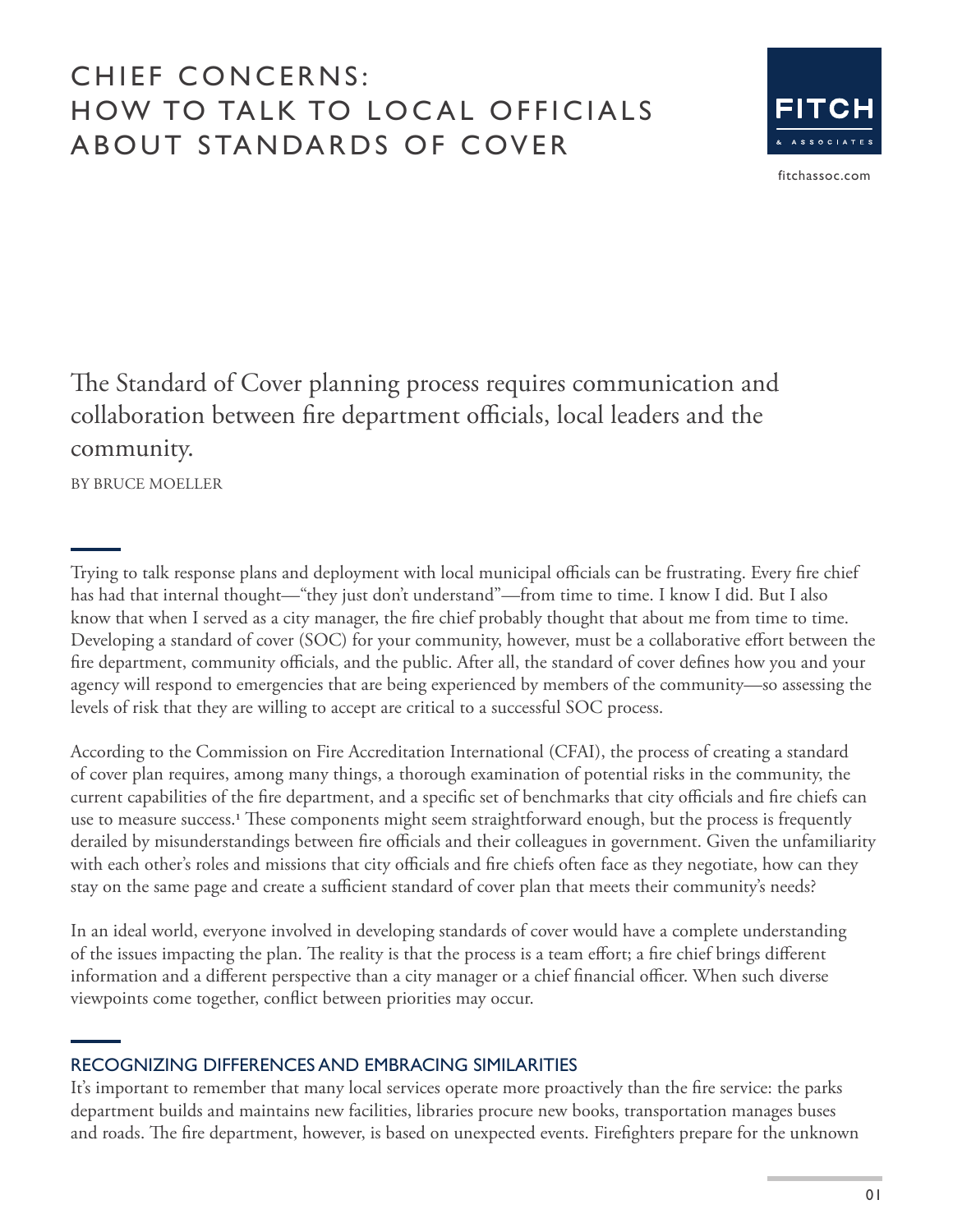rather than the planned, making it harder to estimate the cost of protecting the community. As a fire chief, it's critical to remember that the concept of spending large sums of money "just in case" something happens on an infrequent basis is not the nature of many officials who have to balance residents' needs and demands with limited funding. But if you can help a municipal official understand that fire officials are requesting only what makes them confident the agency can confront that known, and reasonably unknown workload, the discussion is often more productive.

Differences in roles and perspectives are not the only obstacles to overcome when discussing standards of cover. No matter how well each person understands the goals of the other, there will always be a struggle when it comes to the budget. It's not uncommon for a fire department to take up 20 to 25 percent of a city or county budget. While the fire department might feel like it never receives enough funding, municipal officials might feel as though it is taking too large of a share. If this gridlock occurs it may be helpful to remember that everyone involved is committed to serving their community. If both sides can focus on the fact that standards of cover are meant to protect the community, and remember that a win-win situation could mean accepting an outcome different than original expectations, compromise might come a little easier.

Of course, standards of cover won't be the only thing on each person's plate. Fire chiefs and municipal leaders have a variety of other responsibilities to accomplish that require equal attention and care. But standards of cover are essential for ensuring the well-being of the community. Open and ongoing communication will greatly help during the planning process. Patience, on top of everything else, is vital to the process of creating and implementing standards of cover.

# FINDING THE MIDDLE GROUND

In general, fire chiefs want a more aggressive approach for protecting the community, meaning greater staffing, resources and, ultimately, more money. Municipal officials, however, are often hesitant to take such a stance, and understandably so. One of the most important roles city and county leaders play in their community is maintaining a balanced budget, and this may not be possible if they feel the fire department accounts for too large a part of the spending plan. Here's where the standards of cover plan comes in. It calls for the most effective fire department to 'get the job done'—not necessarily the newest and shiniest one. Each side will likely feel that the other is trying to push the department into one of these two categories, and the way to overcome that tension and arrive at a middle ground is with an objective assessment of risk.

It's in looking at hard data that fire chiefs and city or county managers can mediate the bulk of their differences. Facts and figures can give a much better idea of a community's risk profile than the day-to-day observations of any one person. Having been on the frontlines for an entire career, fire chiefs tend to feel that they are consistently busy, and can never seem to quite catch up with the increasing demands of a growing community. On the other hand, most municipal officials can only really get an idea of the workload of the fire department if a chief informs them directly—which doesn't often happen outside of discussions about the budget—or from secondhand sources such as the media. Objective data causes both sides to look at the situation in a new light, and often allows for a change of perspective.